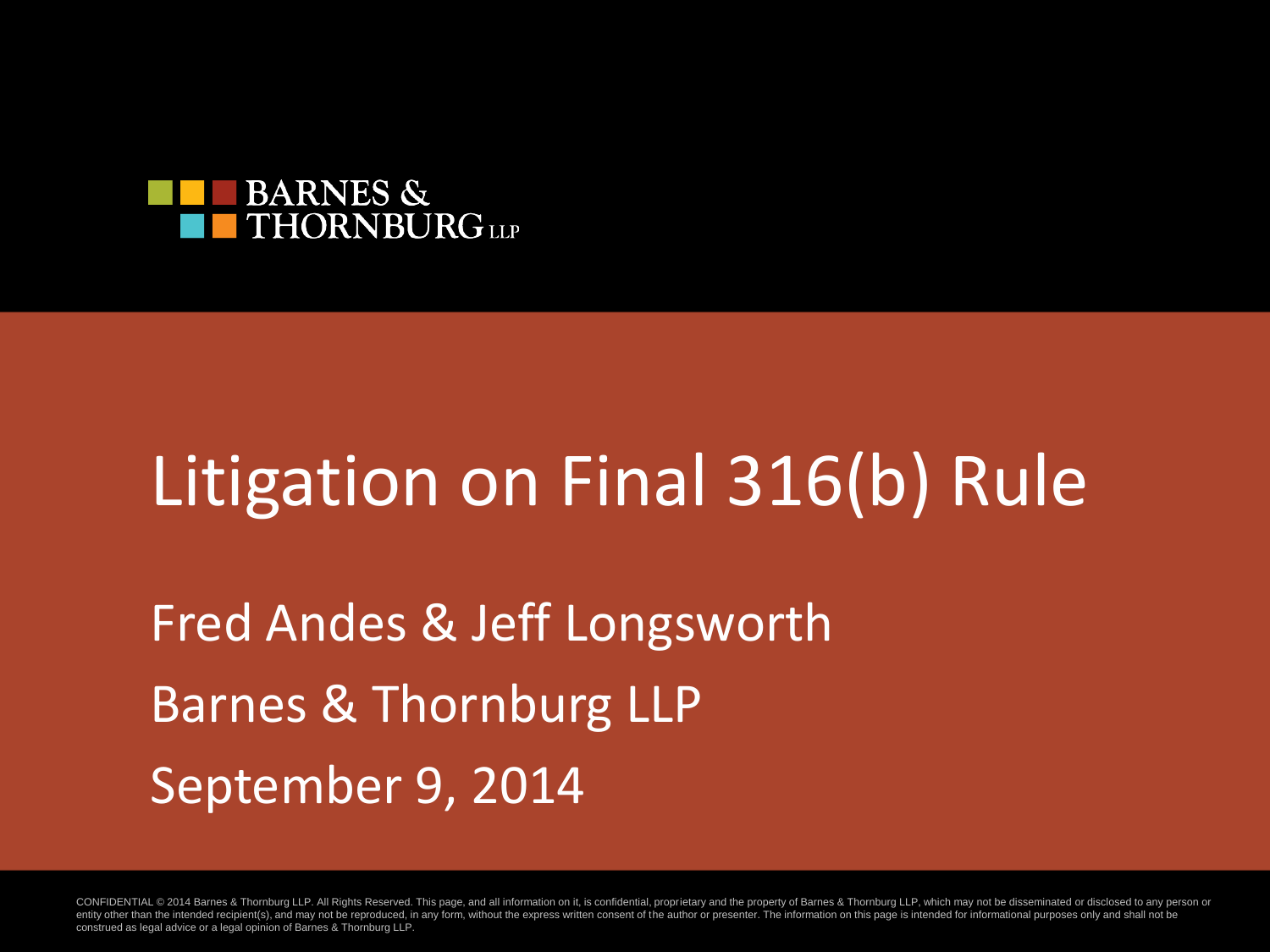# Final 316(b) Rule

- Signed 5/19/14
- Issued in Federal Register 8/15/14
- Covers plants with design intake flow of 2 mgd or more – below, BPJ is applied
- Plants with actual intake flow of 125 mgd or more have to do detailed studies
- Impingement 7 compliance options available
- Entrainment requirements determined on case-bycase basis, using EPA-specified factors
- Detailed new requirements for consultation with FWS/NMFS over impacts to endangered species

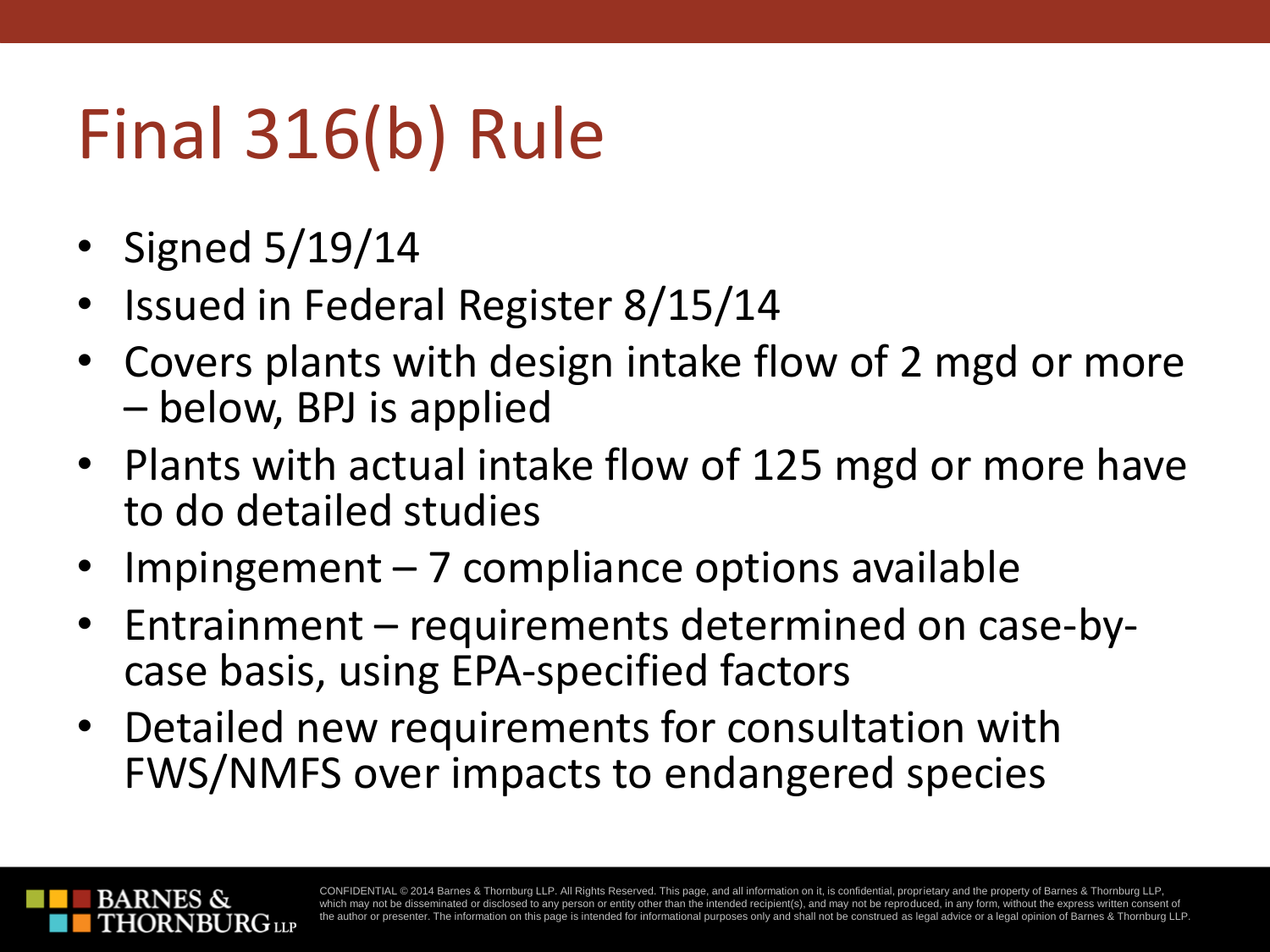## Litigation Process

- Rule deemed effective for judicial review 8/29/14
- Petitions for review can be filed within 120 days after  $8/29/14$  – so by  $12/27/14$
- Petitions can be filed in the Court of Appeals for any circuit if the petitioner is affected in that circuit
- There are 12 circuits DC and  $1^{st}$  through  $11^{th}$
- Multiple cases on same rule have to be consolidated in one court for decision
- So EPA came up with "race to the courthouse" rule, so there is orderly process of deciding proper venue

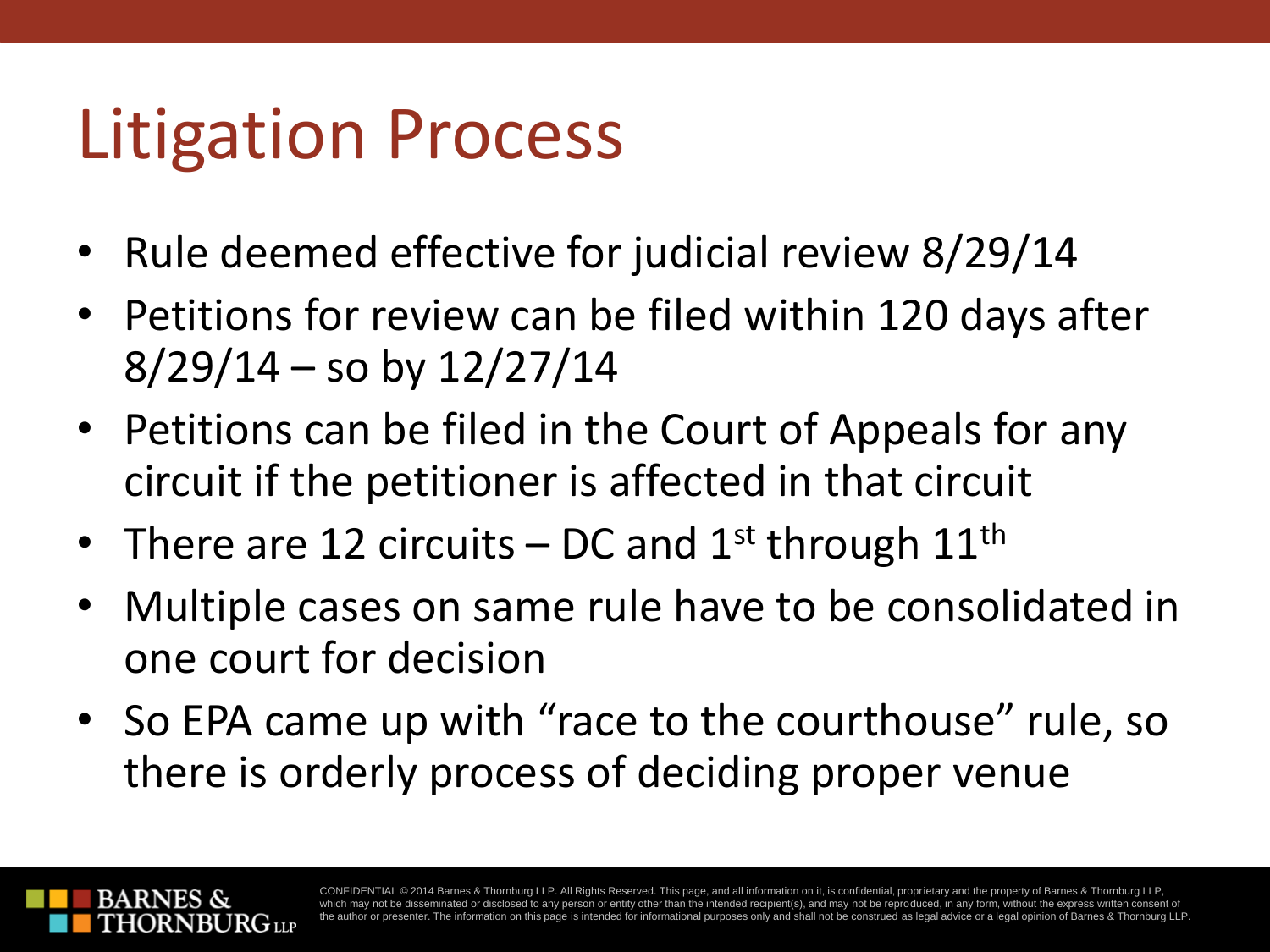## "Race to the Courthouse"

- Parties who want to be part of the "race" had to file petitions, and then deliver copies to EPA in DC, by 10 days after effective date – 9/8/14
- EPA will bundle those petitions and send them all to Judicial Panel for Multi-District Litigation
- Panel will hold a LOTTERY to decide which circuit court gets all of the consolidated cases
- BUT parties also may file motions to transfer the case to one of the other circuits
- The "winning" court will then decide whether to keep the case or transfer it

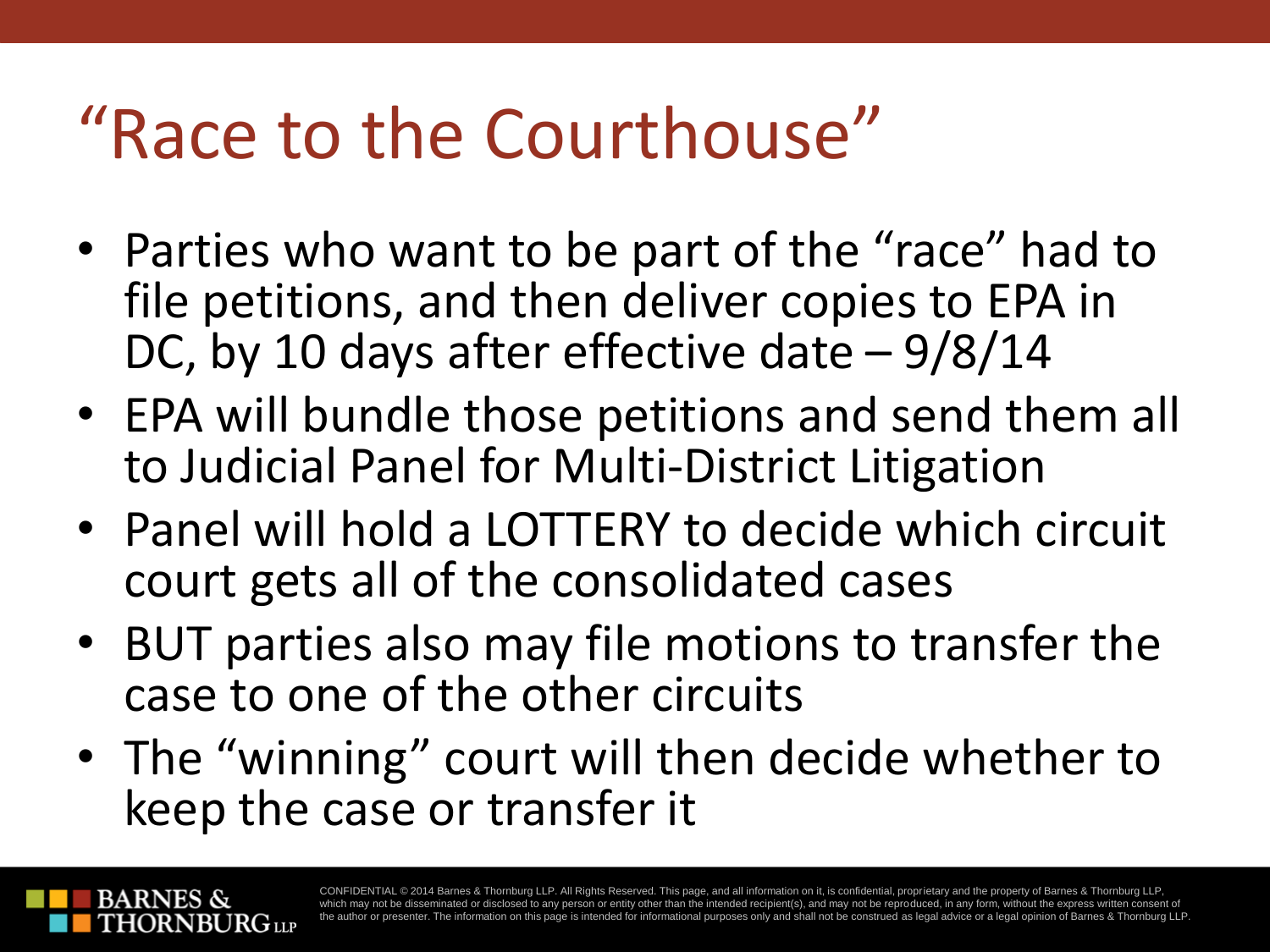## Rest of Litigation Process

- Once venue (which court) is decided, court will issue briefing schedule for all parties
- Briefing schedule will include opportunity for each side to file briefs as intervenors, explaining why the other side's challenges to EPA's rule are wrong
- At least 3 sets of briefs opening briefs by petitioners, responses by EPA and intervenors, then replies by petitioners – after that, oral argument scheduled
- Outside parties may also intervene or file amicus briefs
- Case could take a year or more to decide, AFTER the venue issue is decided – then possible appeal to Supreme Court

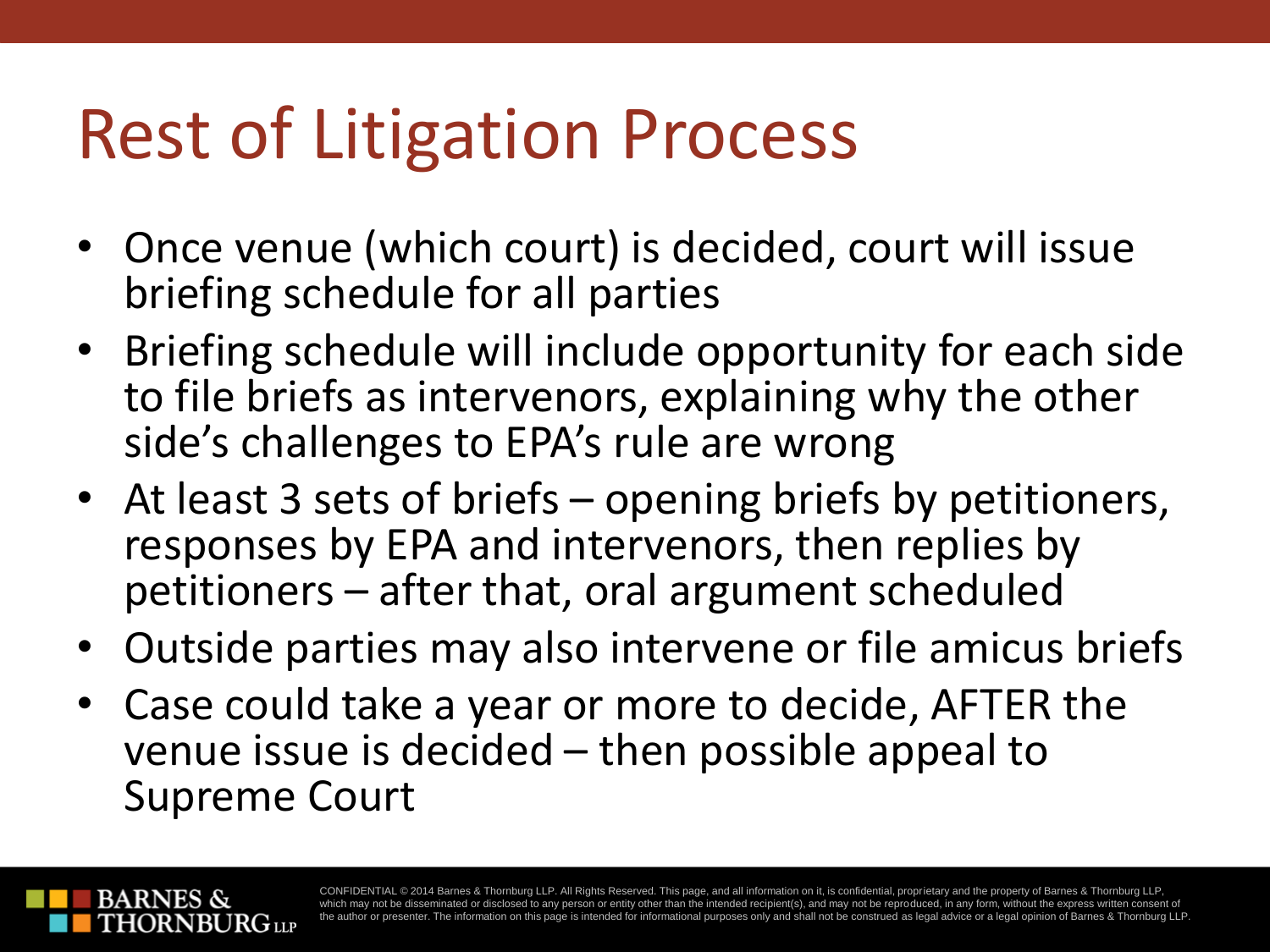## Timing of Appeal and Permits

- Not clear when venue briefing will start court might wait until after all petitions filed (i.e., after 12/27/14) to decide venue issue
- Rule is effective while on appeal, unless parties can convince court to issue stay
- Stay is very unlikely, so should assume that States will be using rule in issuing permits while the appeals are pending

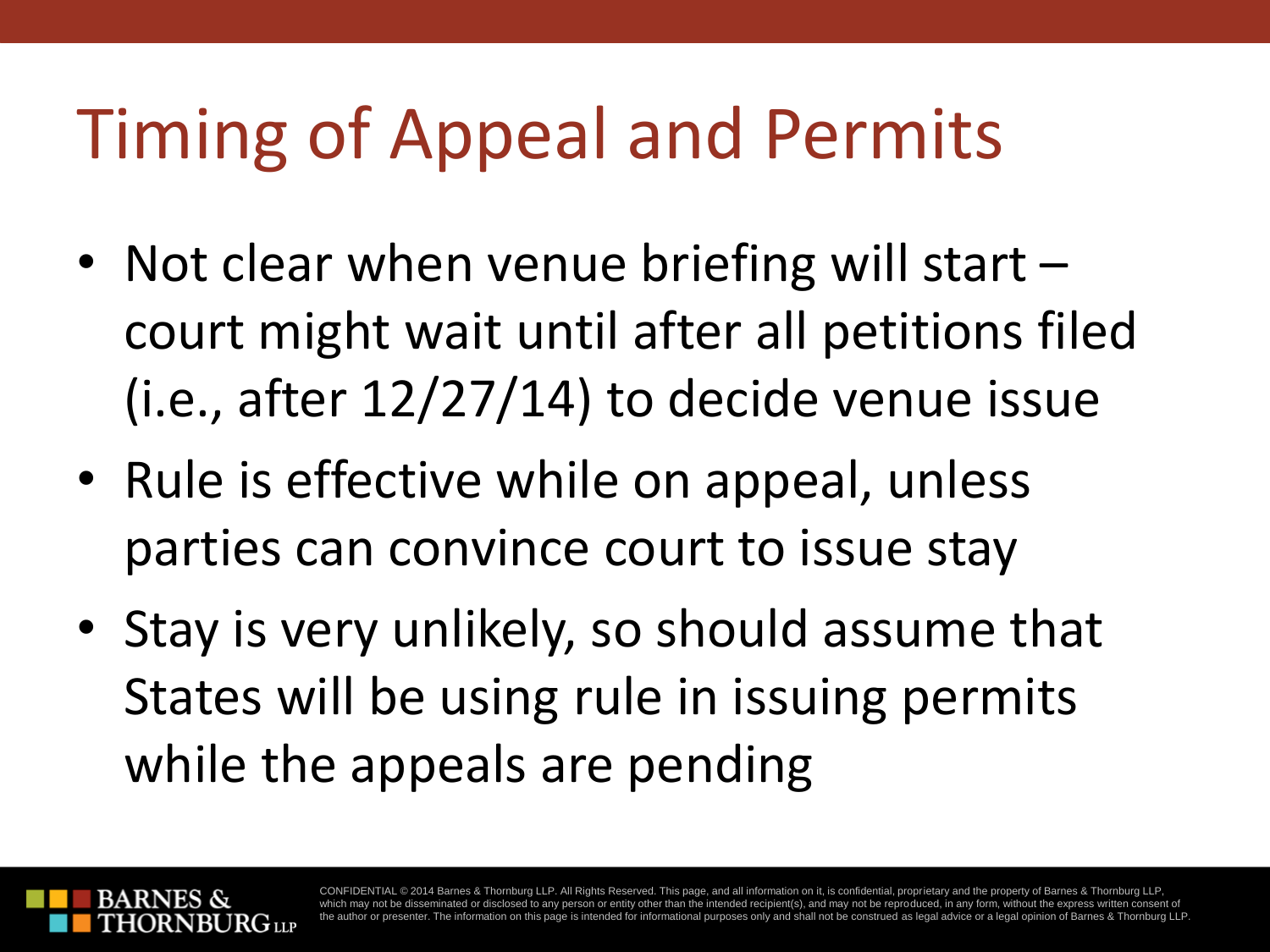# Who Is Filing Petitions?

- Environmental groups have filed petitions in the 1<sup>st</sup> (NYC), 2<sup>nd</sup> (Boston) and 9<sup>th</sup> (San Fran) Circuits
- Utilities filed in 5<sup>th</sup> (New Orleans), API filed in 7<sup>th</sup> (Chicago), and other groups (including CIBO) filed in 4th Circuit (Richmond)
- Other petitions can be filed between now and 12/27/14; these will not be part of venue race, but will be treated the same as all other petitions going forward

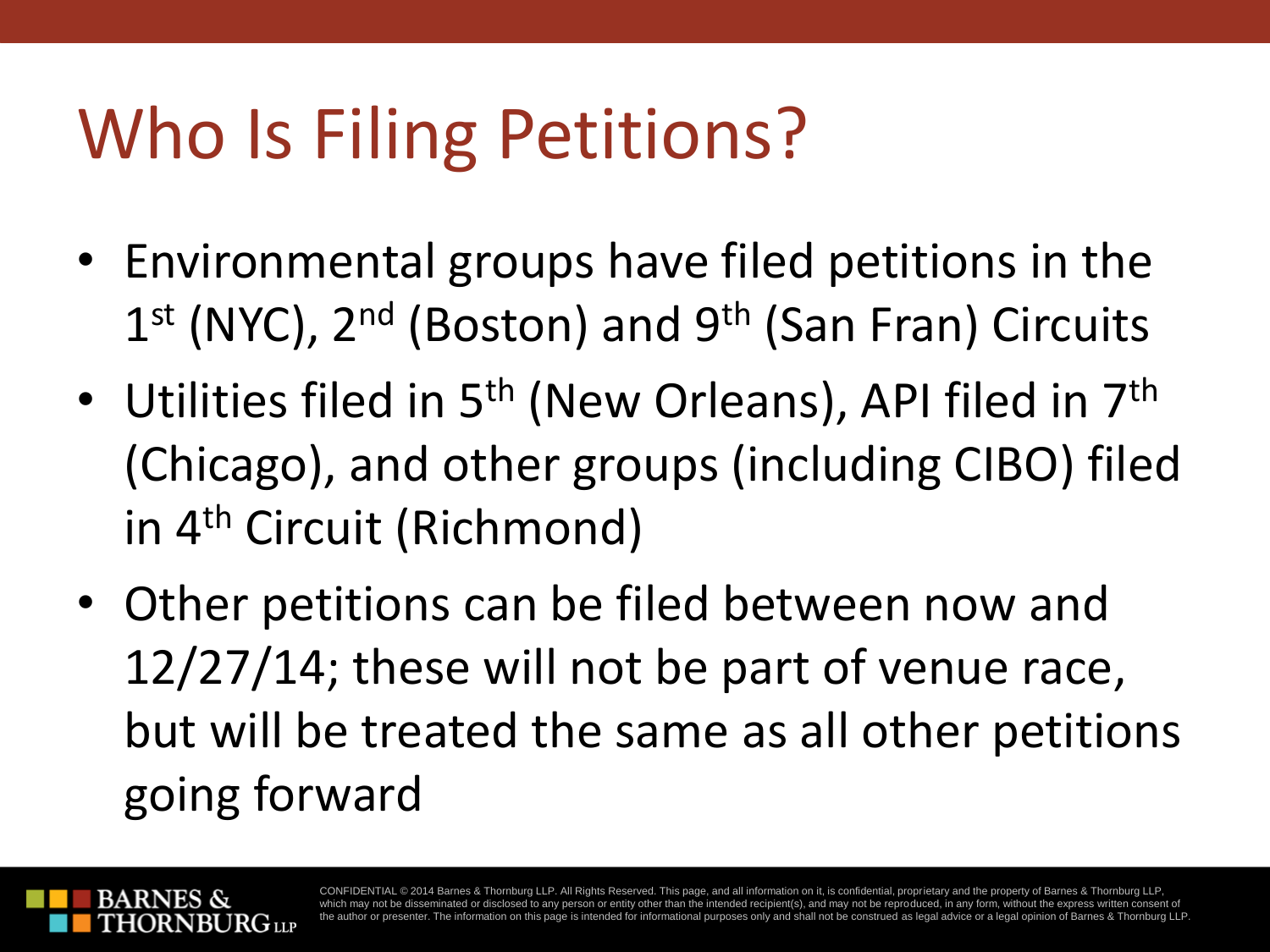# Filing of Individual Petitions

- Individual companies often file their own petitions, even if they are already members of an association that has filed
- That allows them to file separate briefs if they have site-specific issues that are not going to be covered by the associations that are filing petitions
- Separate petitions also allow a company to engage in discussions with EPA, before briefing, about addressing its concerns through rule changes or guidance, but then withdraw petition

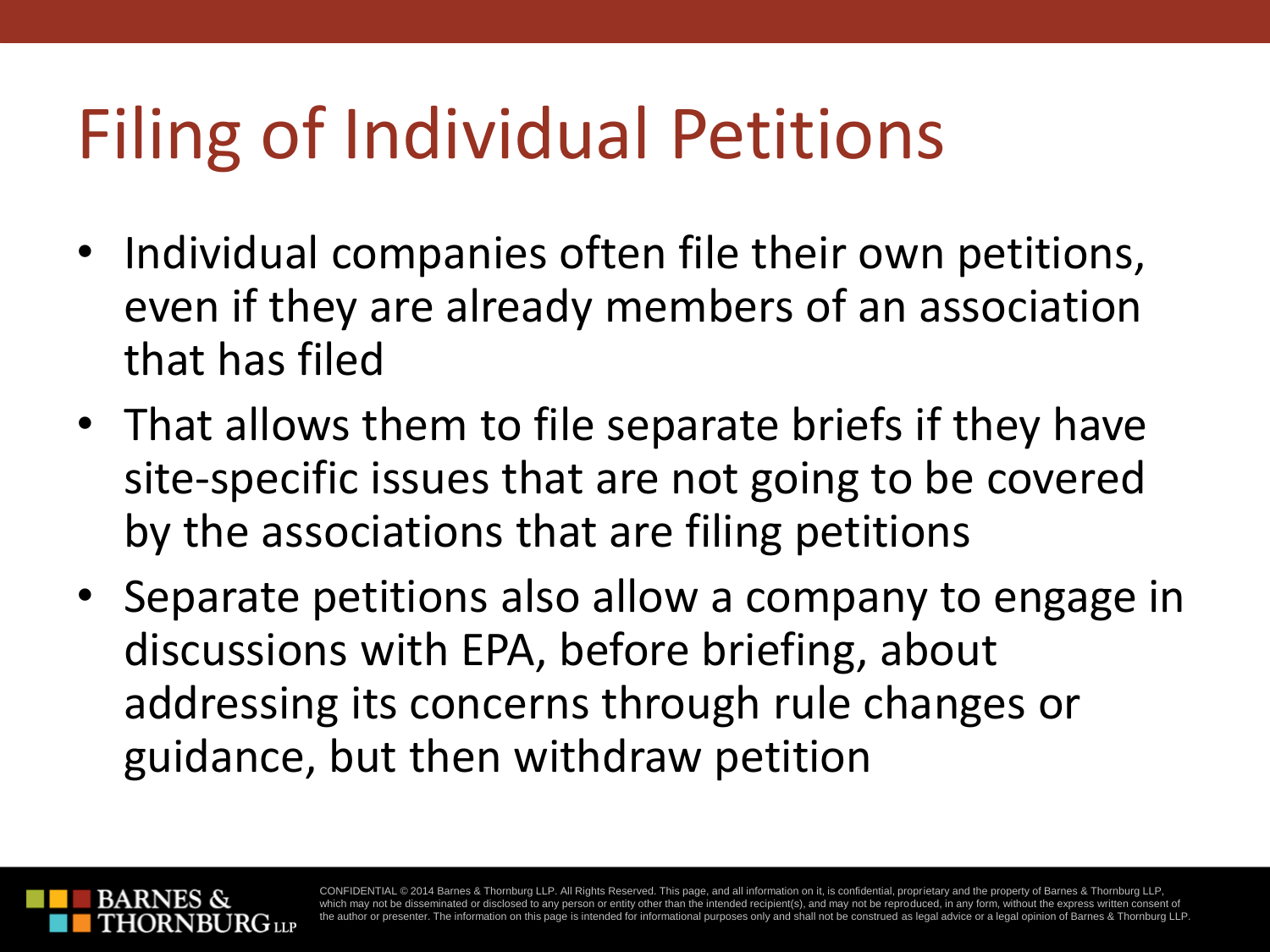#### So What Now?

- Cases will work their way through the courts
- Companies and associations have until 12/27/14 to file petitions for review of rule and join case
- In the meantime, States will be putting 316(b) provisions in permits – there's a lot to negotiate
- Because there are 7 control options for impingement, and site-specific decisions on entrainment, it is CRITICAL that each plant come up with its plan for how it will address 316(b) issues – what is your goal for control?